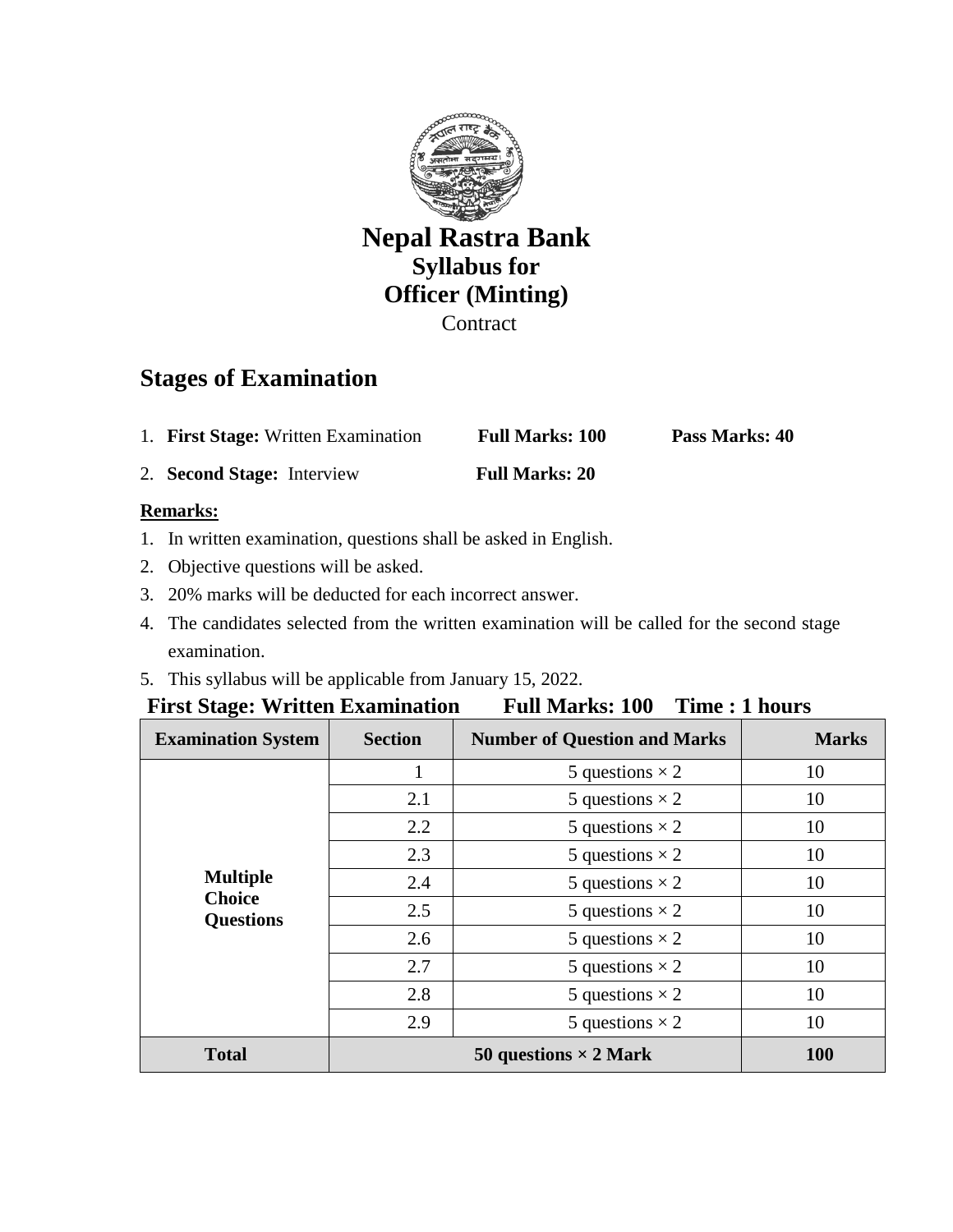## **1. General Awareness and service related general subject**

- 1.1. Geographical, socio-cultural, economic and demography of Nepal
- 1.2. The Constitution of Nepal
- 1.3. Governance system and Government (Federal, Provincial and Local)
- 1.4. Government planning, budgeting and accounting system
- 1.5. Major events and current affairs of national and international importance
- 1.6. Banking and financial sector of Nepal
- 1.7. Nepal Rastra Bank : history, objectives, organizational structure and functions

# **2. Technical Subject**

#### **2.1. Machine Design, Estimating and Costing**

- 2.1.1. Fundamental principles of machine
- 2.1.2. Design the simple machine elements for axial and torsional loading
- 2.1.3. Estimating and costing

## **2.2. Hydraulics and Pneumatics**

- 2.2.1. Fundamental of hydraulics and pneumatics
- 2.2.2. Industrial hydraulics
- 2.2.3. Industrial Pneumatics
- 2.2.4. Hydraulic and pneumatic circuits

#### **2.3. Maintenance Engineering**

- 2.3.1. Definition, needs and objectives of maintenance
- 2.3.2. Causes and types of component failure
- 2.3.3. Wear reduction methods
- 2.3.4. Types maintenance: Break down, Preventive, Predictive and Proactive
- 2.3.5. Maintenance activities: Inspections, adjustments, testing, calibrations, rebuilds and replacements

#### **2.4. Materials management and inventory control**

- 2.4.1. Definition of materials management
- 2.4.2. Functions of material management
- 2.4.3. Store management: meaning, objectives, function of store
- 2.4.4. Inventory control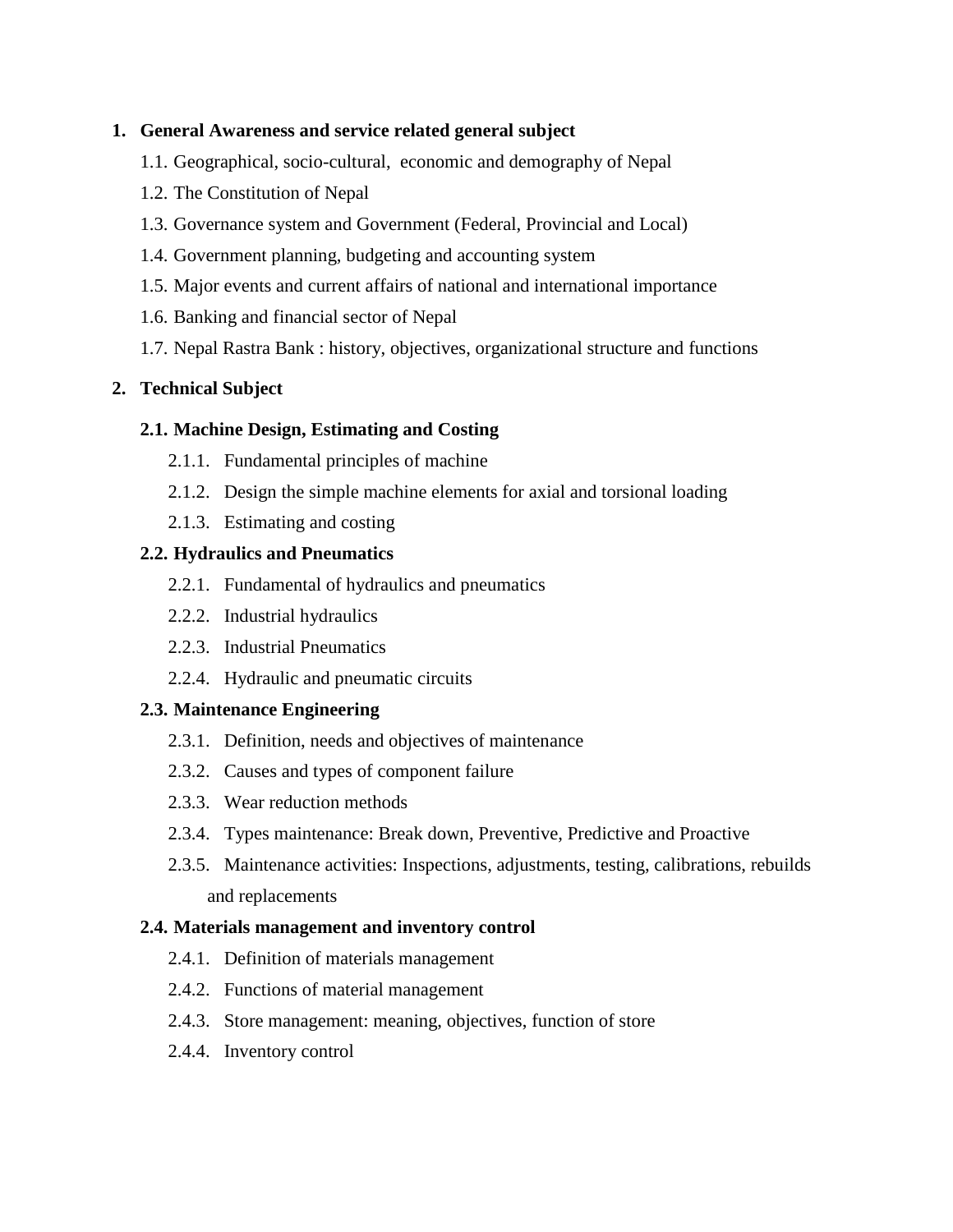#### **2.5. Machine Elements and Mechanism**

- 2.5.1. Machine elements: Shaft, axles, bearing, belt, pulleys, gear, chains ropes, power transmission, couplings, clutches, springs and seals
- 2.5.2. Joints/connection: detachable joints and permanents joints
- 2.5.3. Mechanisms: Lever mechanism, cam mechanism, wedge and screw mechanism, gear mechanism, friction mechanism, belt mechanism, hydraulic and pneumatic mechanism and electro mechanical mechanisms

#### **2.6. Industrial Hygiene and Safety**

- 2.6.1. Introduction and scope of industrial hygiene and safety
- 2.6.2. Principles and practices of safety management
- 2.6.3. Accident, causes of accident and accident prevention methods
- 2.6.4. Electrical safety
- 2.6.5. Fire Prevention and control
- 2.6.6. Material Handling : Factors affecting selection of means for handling of materials, mechanical material handling and handling of dangerous chemicals
- 2.6.7. Physical and chemical hazards and Safety measures in various operations

#### **2.7. Thermodynamics**

- 2.7.1. General : Boyle's law, Charles' law and combined gas law
- 2.7.2. First law of thermodynamics : Definition of the first law, total internal energy and mechanical equivalent of heat engine
- 2.7.3. Second law of thermodynamics : Definition of the second law and thermal efficiency of heat engine
- 2.7.4. Thermodynamics Properties of Fluid
- 2.7.5. Basic thermodynamics process: Constant volume process, constant pressure process, constant temperature process, adiabatic process and polytropic process

#### **2.8. Applied Mechanics**

- 2.8.1. Statics : Coplanner system of intersecting forces, coplanner parallel forces, the moment of a force, centre of gravity and friction
- 2.8.2. Kinematics : Definition of technical terms:- speed, velocity, acceleration, distance traversed and their units, the trajectory of particles, distance and time and rectilinear motion of a particle